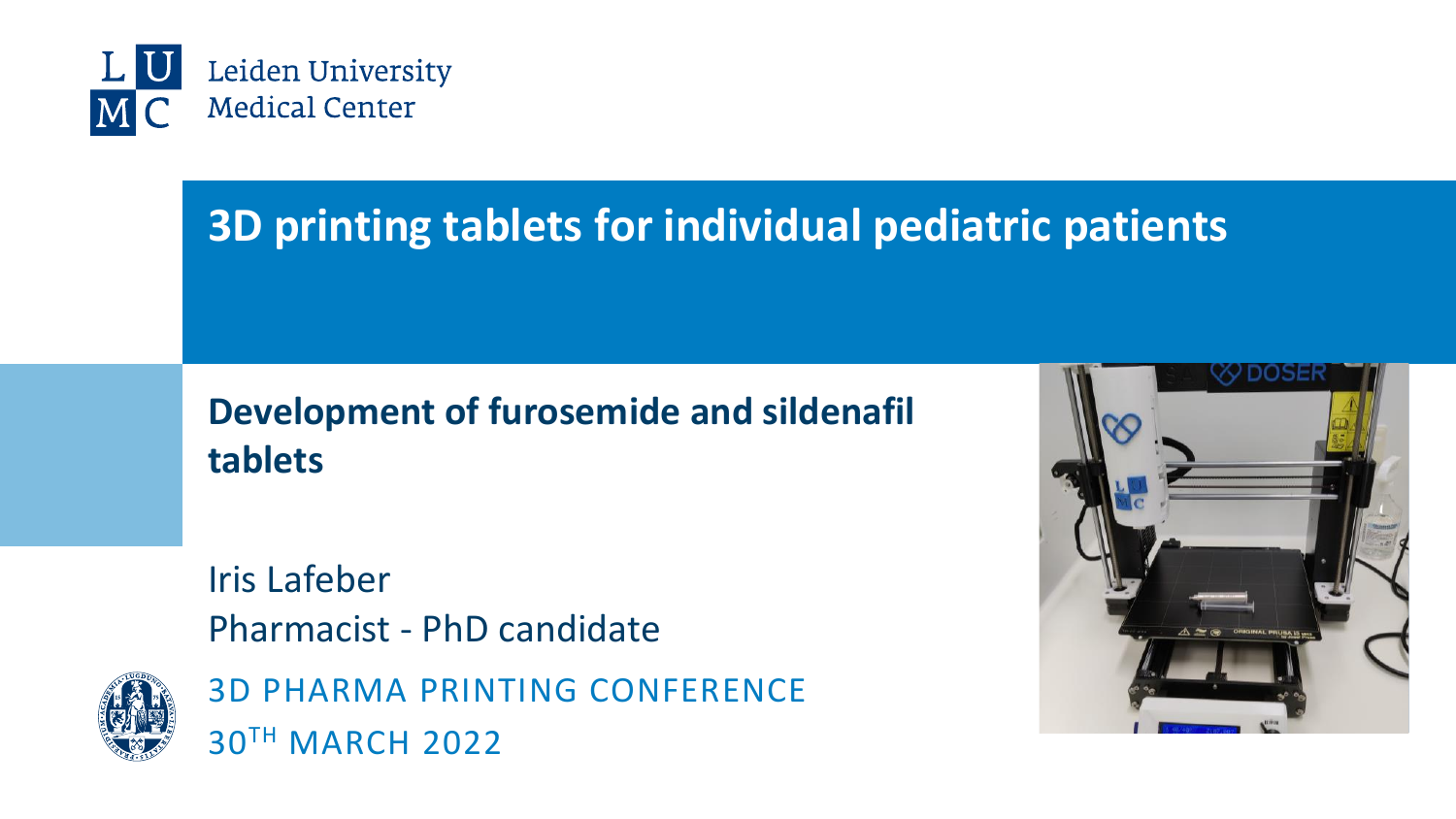#### **Pediatric medicine – the unmet medical need**



- Treated as small adults
- Commercial tablets are often:
	- Too big
	- Wrong dose
	- Manipulation leads to dosing errors
- Oral liquids
	- Poor palatability  $\rightarrow$  poor acceptability
	- Unsuitable excipients
- Children prefer small tablets!

Van Riet-Nales et al. Acceptability of different oral formulations in infants and preschool children. Arch Dis Child 2013 Sep;98(9):725-731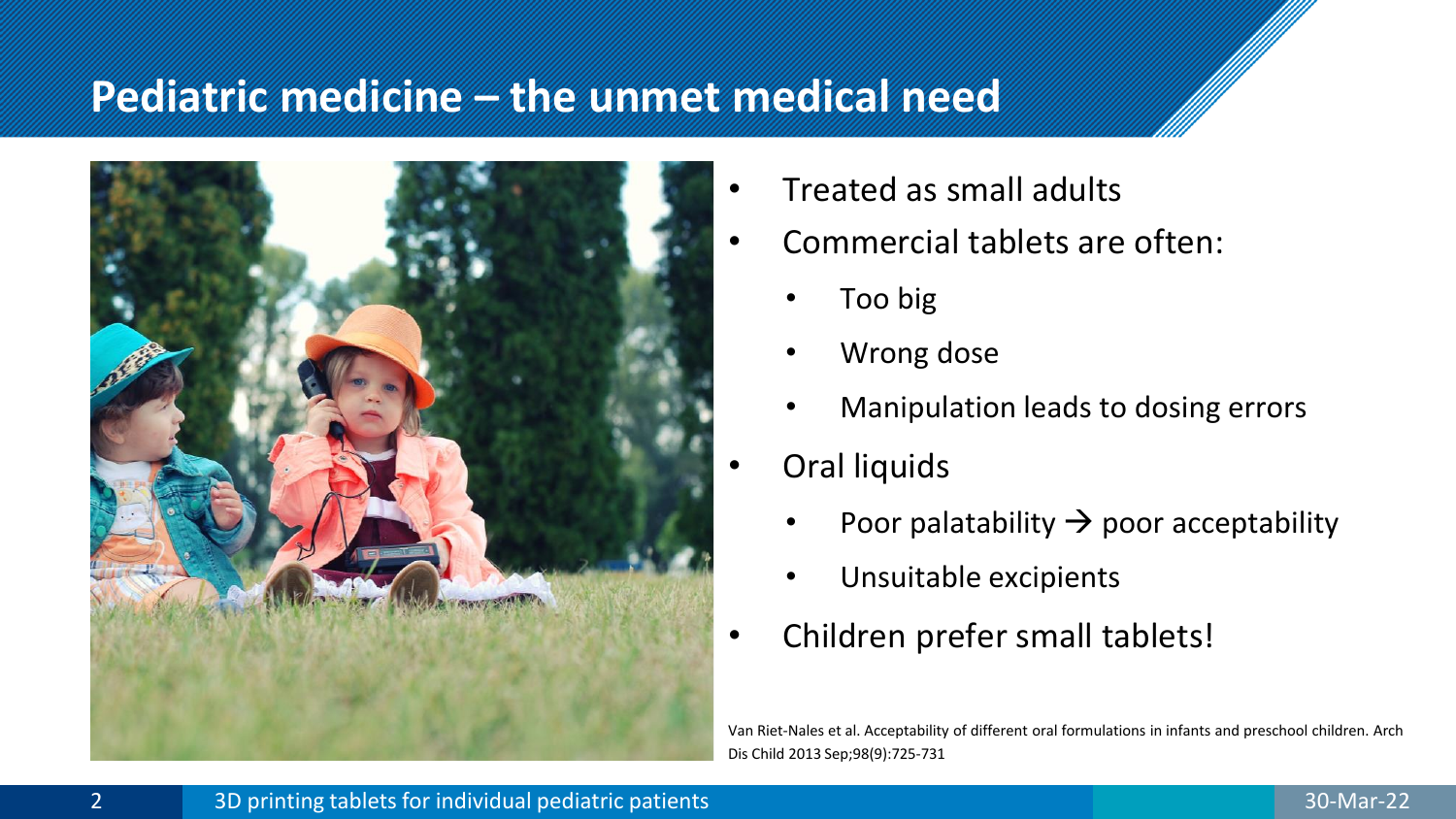## **Examples of unmet medical need**

| <b>Furosemide</b>                                                   | <b>Sildenafil</b>                                |
|---------------------------------------------------------------------|--------------------------------------------------|
| $1 - 4$ mg/kg in $2 - 4$ doses                                      | $1,5-6$ mg/kg in 3 doses                         |
| Tablets $20 - 500$ mg                                               | Tablets $20 - 100$ mg                            |
| Injection fluid not suitable for oral<br>intake ( $pH \sim 9$ )     | Suspension 10 mg/mL                              |
| Dutch formulary oral liquid 2<br>mg/mL<br>Contains propylene glycol | LUMC oral liquid 1 mg/mL<br>• Poor acceptability |

Lafeber et al. 3D printed furosemide and sildenafil tablets: Innovative production and quality control. Int J Pharm. 2021 Jun 15;603:120694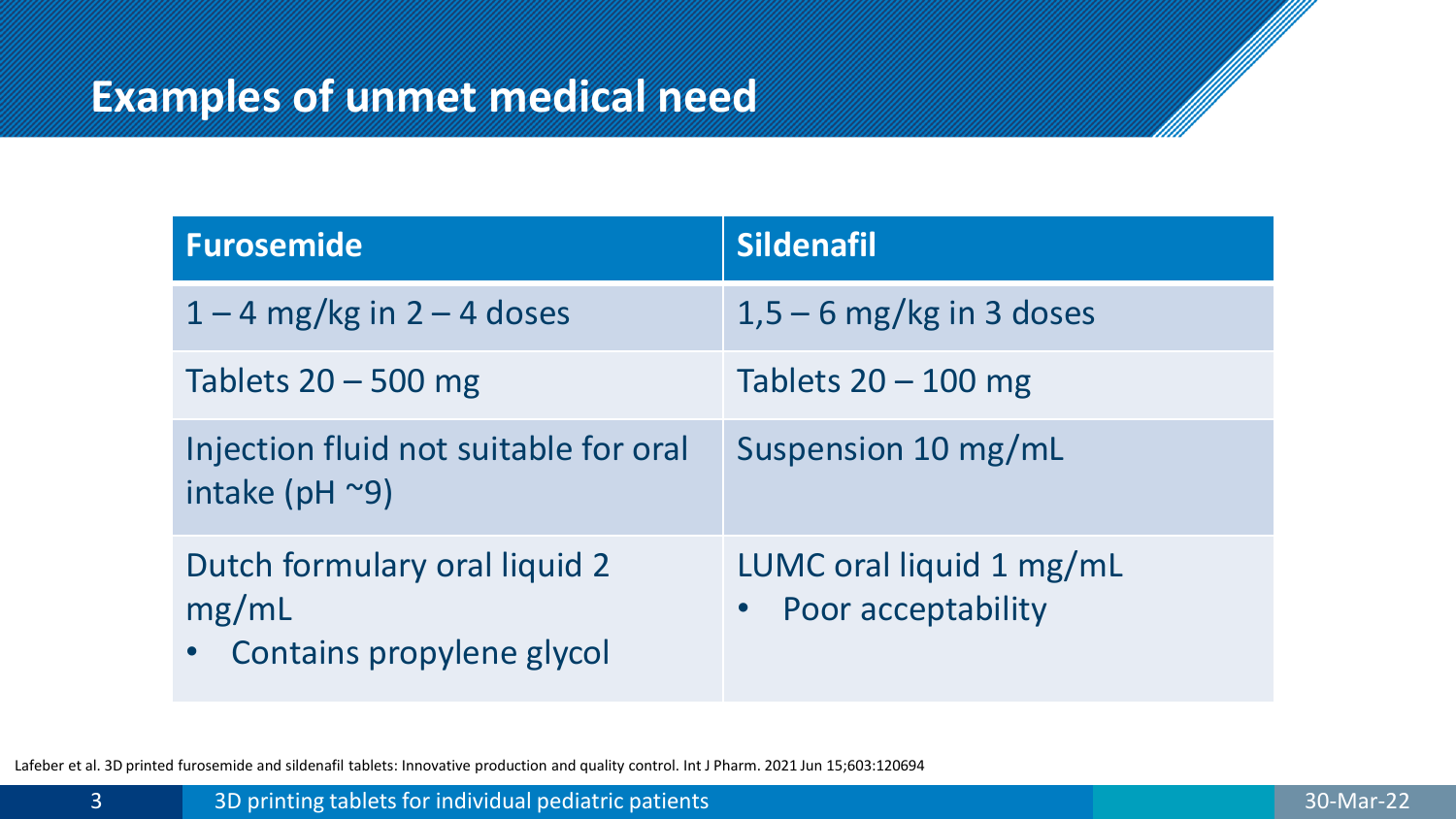#### **Pediatric-centered formulation design**



4 3D printing tablets for individual pediatric patients 30-Mar-22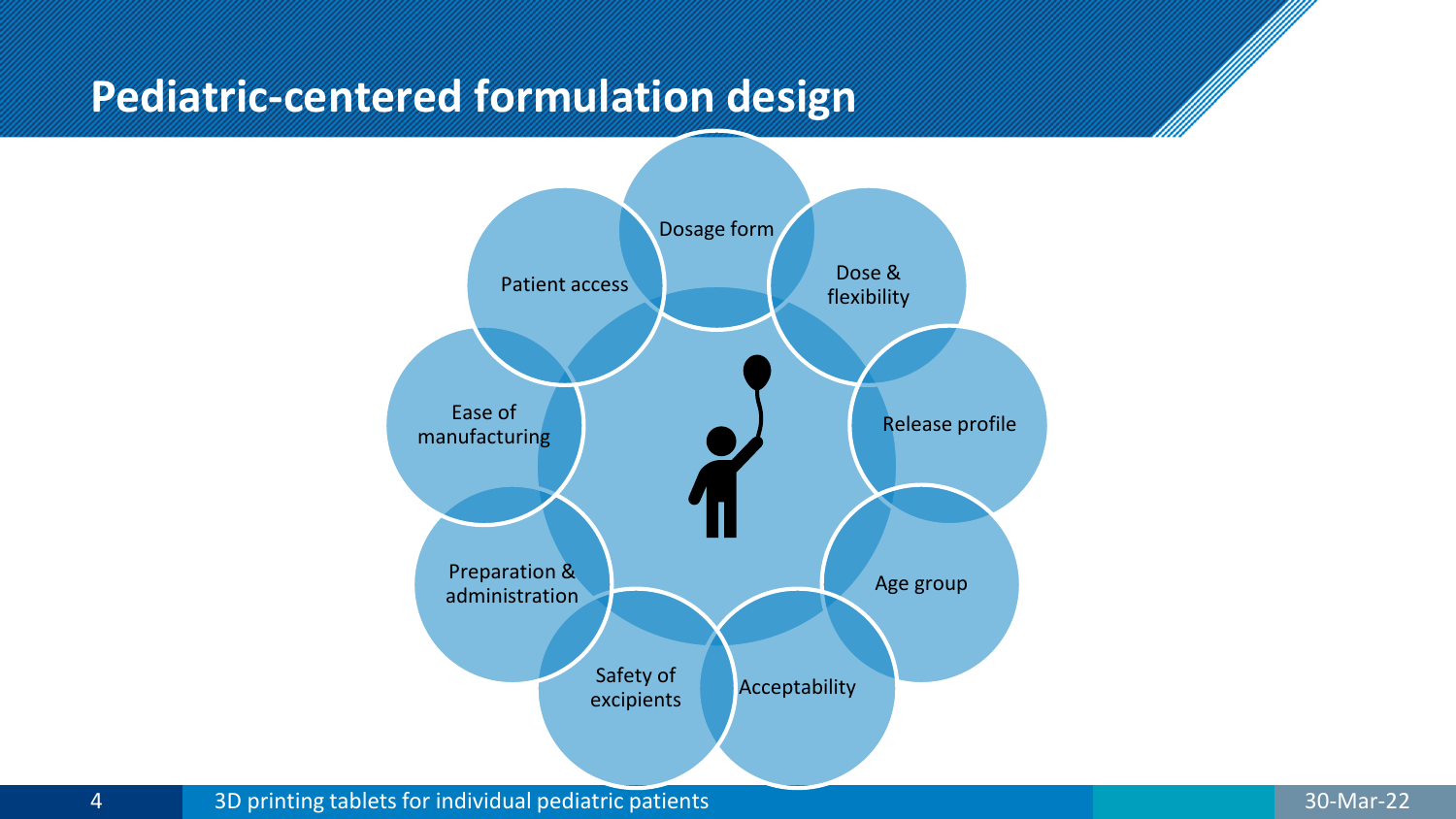#### **Semi-solid extrusion @ LUMC**

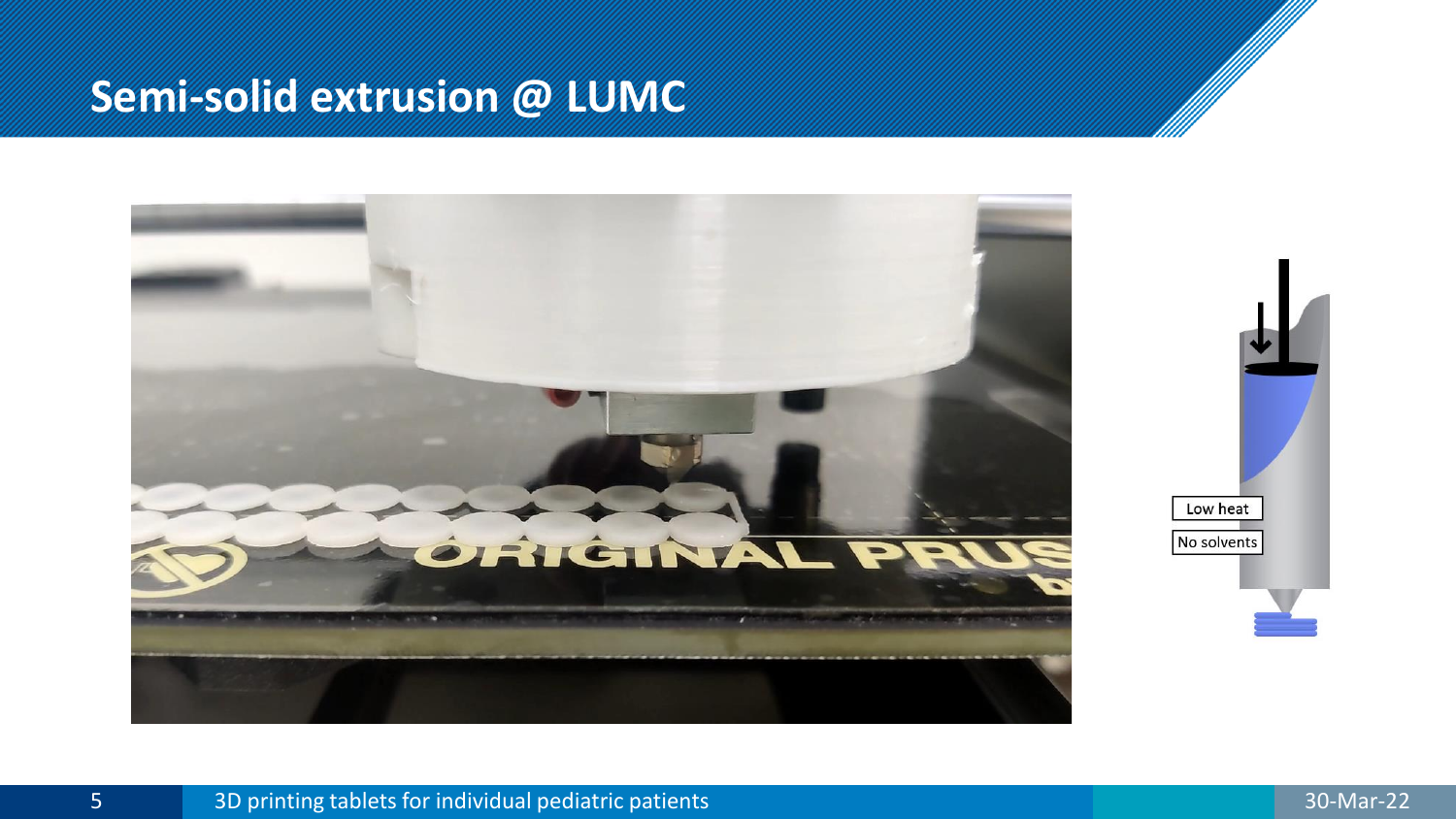#### **Production process**

#### Cartridge preparation

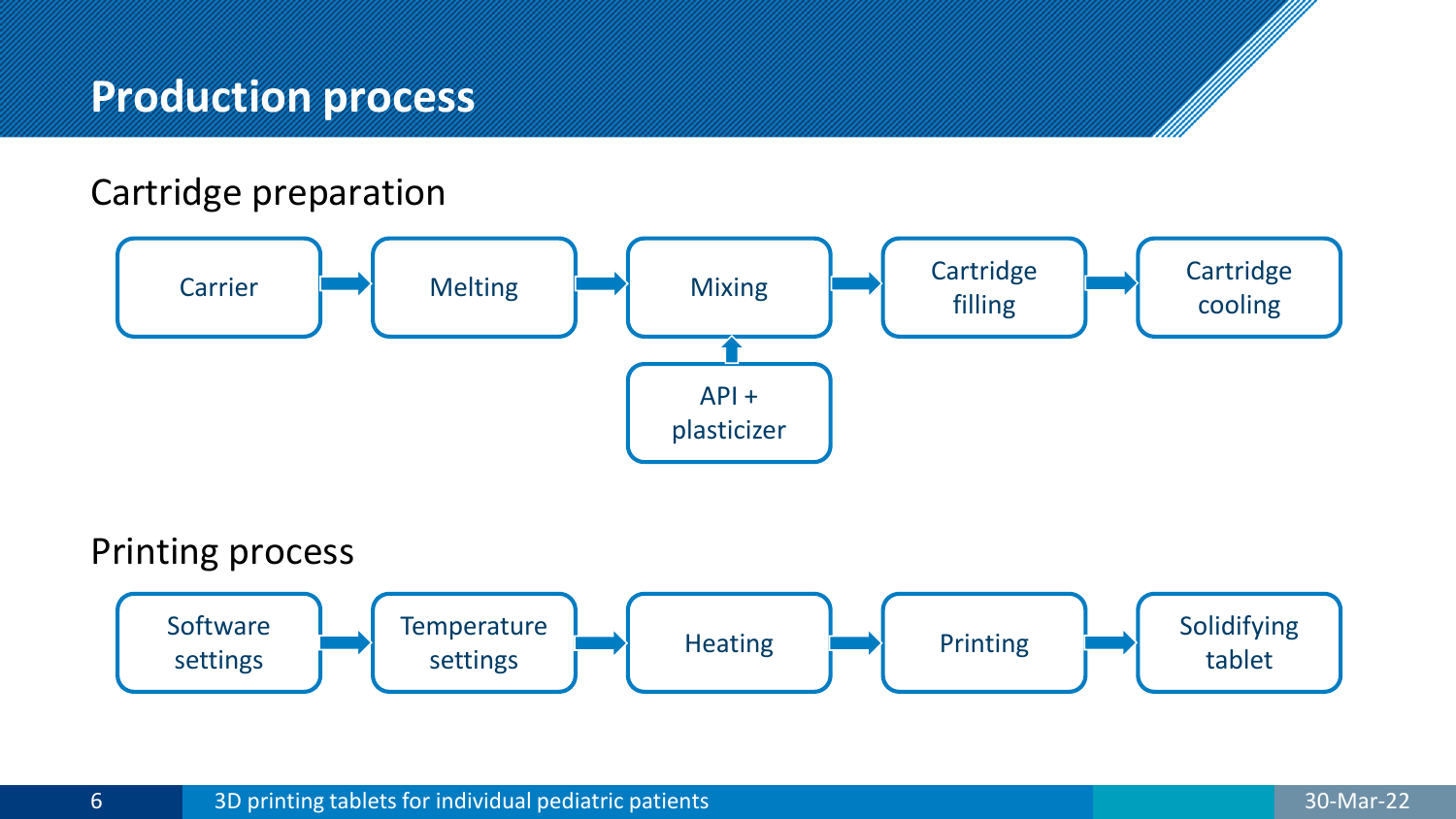# **Composition**

| <b>API</b>         | <b>Furosemide</b>     |                  | <b>Sildenafil</b> |                 |
|--------------------|-----------------------|------------------|-------------------|-----------------|
| <b>Dose</b>        | 2 <sub>mg</sub>       | 10 <sub>mg</sub> | 4 mg              | $10 \text{ mg}$ |
| <b>Carrier</b>     | Macrogol monostearate |                  |                   |                 |
| <b>Plasticizer</b> | Polysorbate 80        |                  | Glycerol 100%     |                 |

and the contract of the contract of the contract of the contract of the contract of the contract of the contract of the contract of the contract of the contract of the contract of the contract of the contract of the contra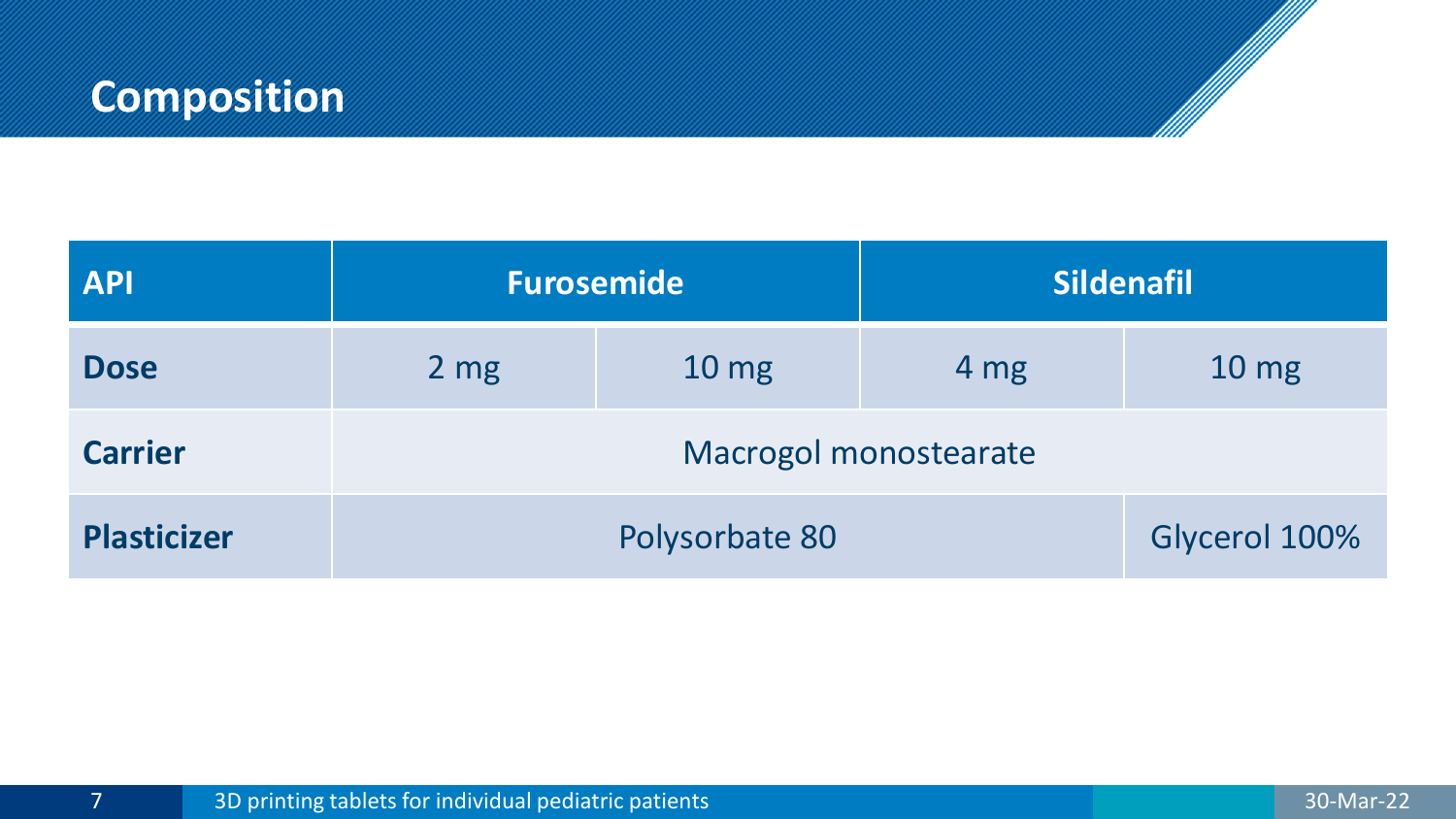# **Quality control**

| <b>Specification</b>                                | <b>Method of analysis</b>                                     | <b>Acceptance criteria</b>                                                       |
|-----------------------------------------------------|---------------------------------------------------------------|----------------------------------------------------------------------------------|
| Appearance                                          | <b>Visual observation</b>                                     | Off-white, wax-like tablet, layered structure, diameter 7 mm                     |
| Tablet weight                                       | Weighing                                                      | $RSD \leq 4.0\%$<br>Mean weight vs. expected weight ≤3.0%                        |
| <b>Identification API (including</b><br>impurities) | <b>HPLC-UV</b>                                                | Chromatogram of standard solution and sample has to be equal                     |
| Content uniformity                                  | <b>HPLC-UV</b>                                                | EP requirement: Acceptance value ≤15                                             |
| <b>Dissolution rate</b>                             | <b>Basket method coupled</b><br>with UV-<br>spectrophotometer | EP requirement: ≥80% of labelled content dissolved at 45 min                     |
| <b>Mechanical strength</b>                          | Visual observation                                            | No signs of mechanical stress or splitting of layers                             |
| Microbiological quality                             | EP 2.6.12 and 2.6.13                                          | TAMC < $103$ CFU per tablet<br>TYMC < $102$ CFU per tablet<br>Absence of E. coli |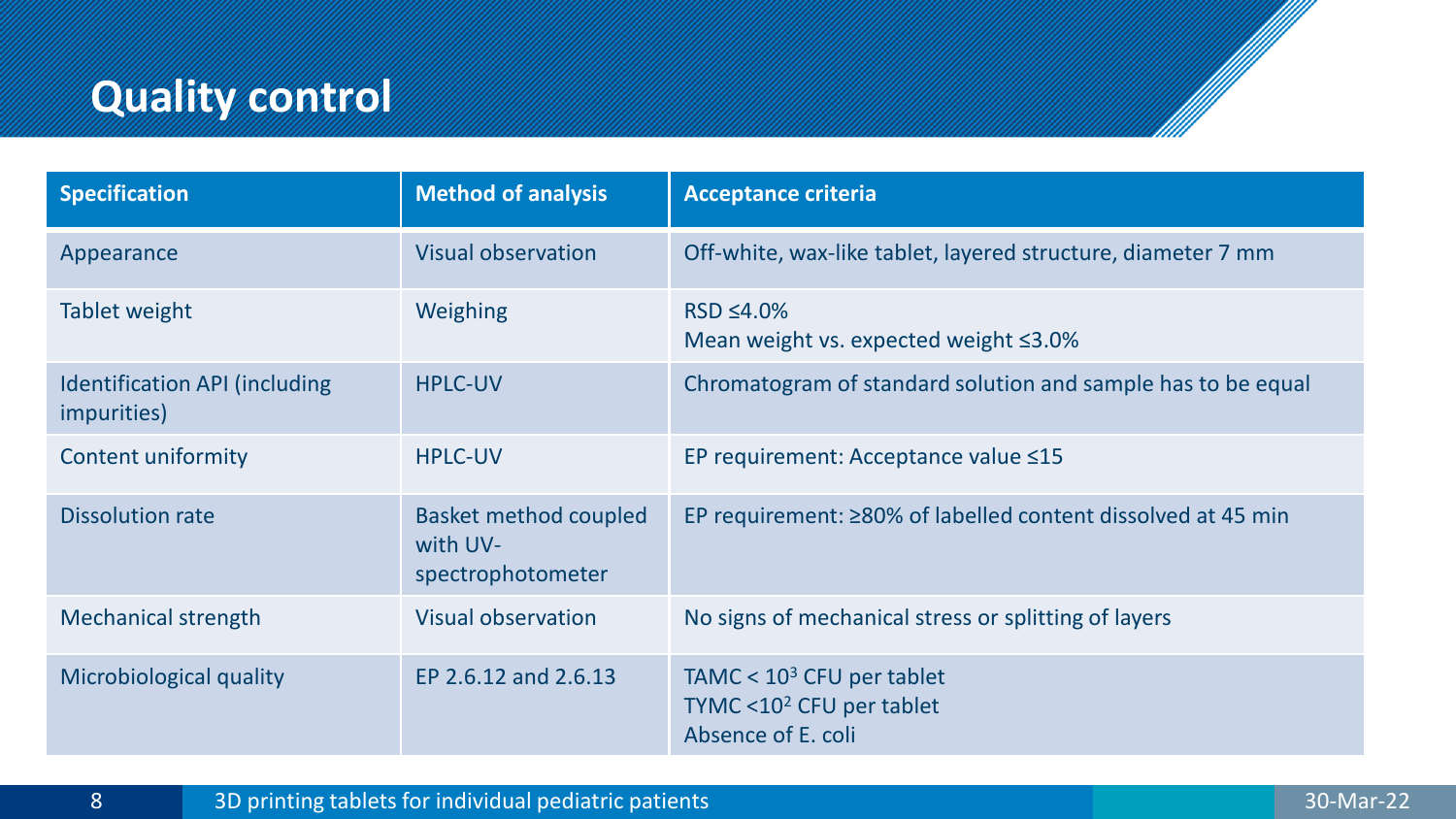# **Quality control**

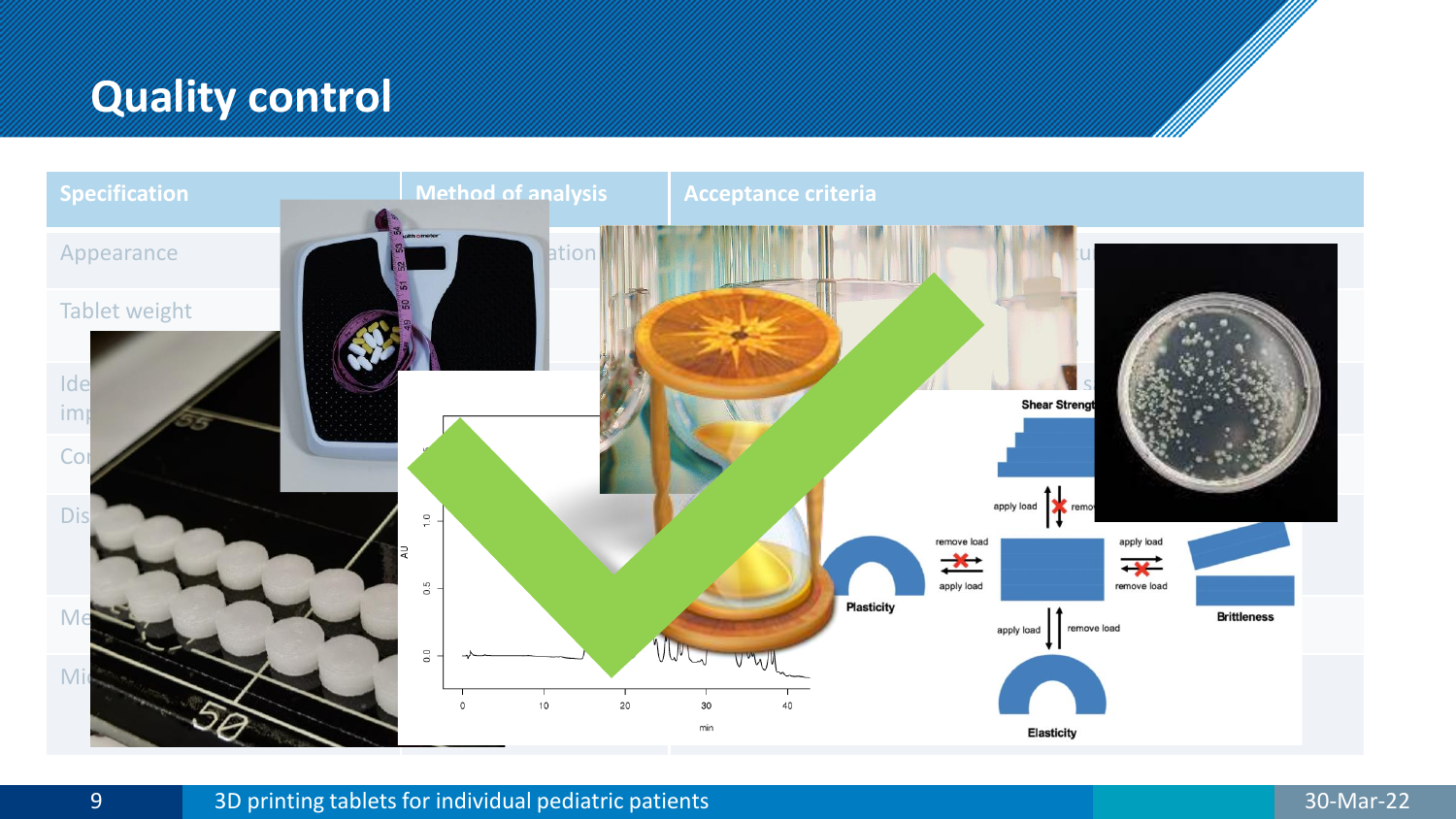

# **3D-printed tablets are ready for use in clinical practice**

Lafeber et al. 3D Printing of Pediatric Medication: The End of Bad Tasting Oral Liquids? – A Scoping Review. Pharmaceutics. 2022 Feb 14;14(2):416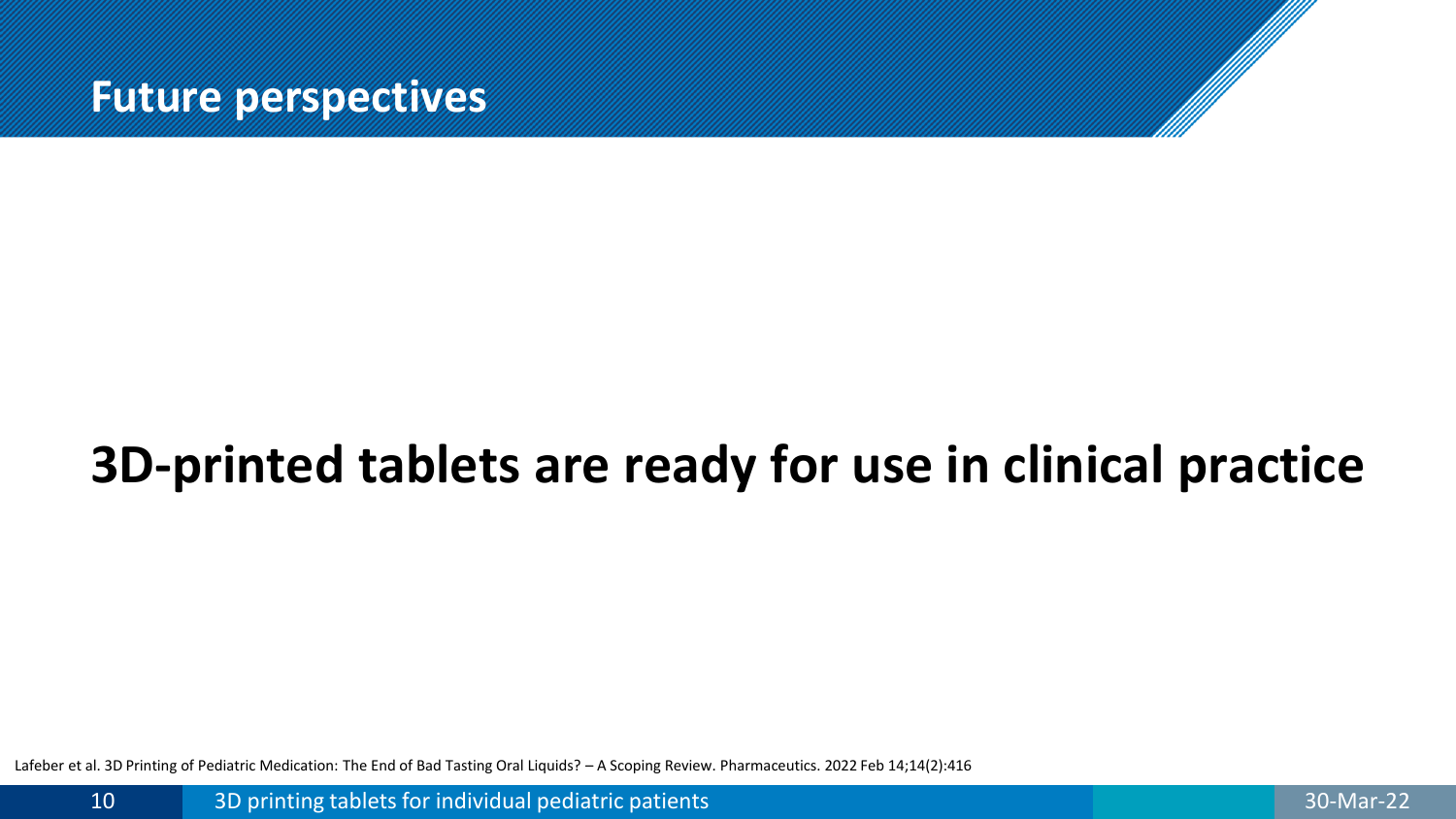#### **With great thanks to…**



Kirsten Schimmel

Henk-Jan Guchelaar

Dinemarie Kweekel

Paul Le Brun

Erica Bijleveld-Olierook

Maryam Lyousoufi

# **PDOSER**

Niels Ouwerkerk Arjan van Unen Thomas de Boer Wouter van Unen